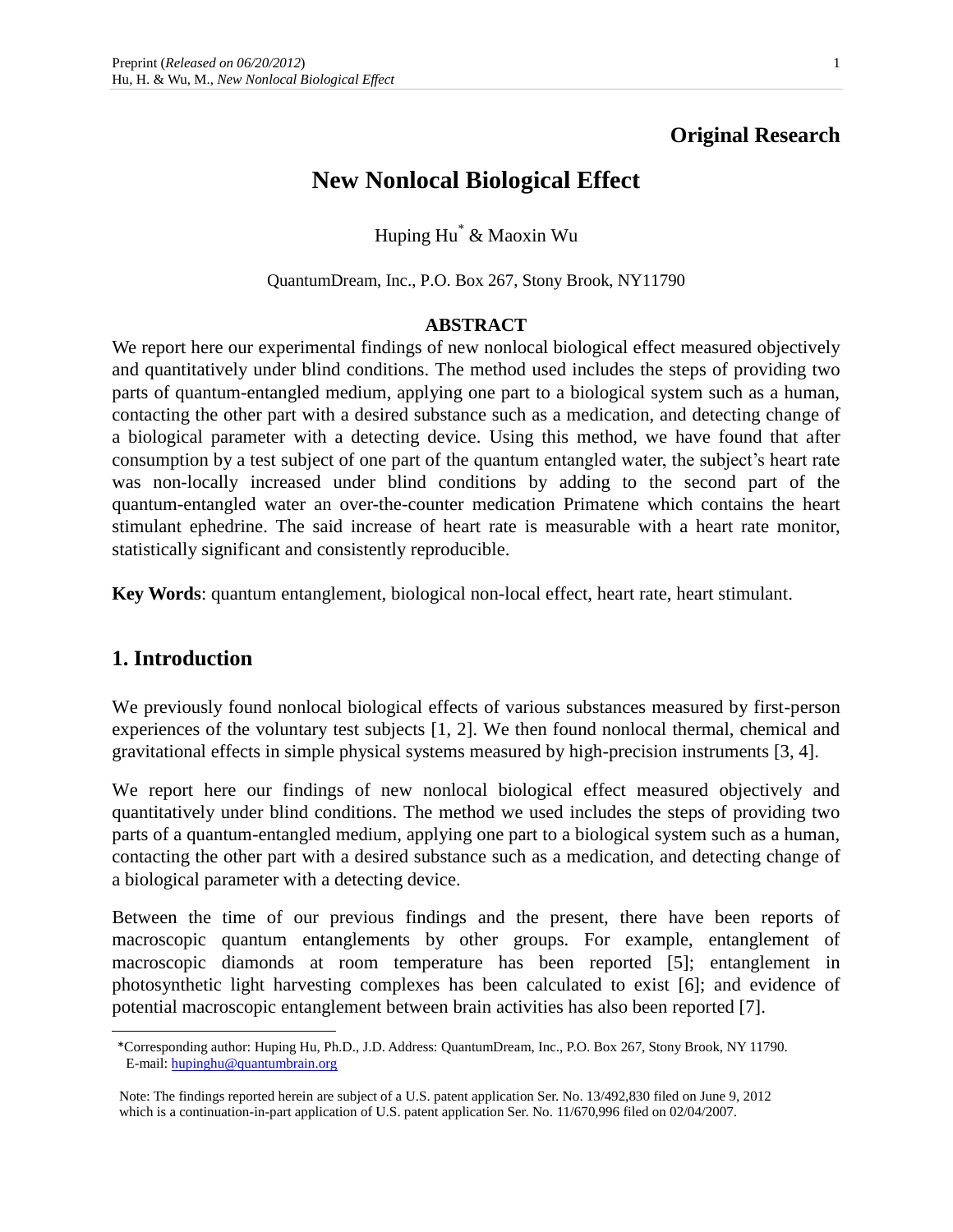## **2. Methods, Materials and Test Subjects**

As shown on the left side of Figure 1, the essential steps of producing a nonlocal biological effect in one of our methods include preparing two equal parts *qe1* and *qe2* of a quantum-entangled medium *qe*, applying one part *qe1* to a voluntary test subject *h*, and contacting the other part *qe2* with a desired substance *s* such as a particular medication or substance encoded with a message whereby non-local effect of the substance on the said test subject is produced.

As shown on the right side of Figure 1, the essential steps of objectively and quantitatively detecting and measuring said non-local effect in said test subject includes providing a detecting device such as a heart rate monitor comprising a heart rate probe *p* attached to the chest area of the test subject and a display mechanism *d* connected to said probe *p*, or a wireless probe plus transmitter *p* attached to said the chest area of said test subject and a wireless receiver plus display mechanism *d*, and detecting a change of a physical, chemical or biological parameter such as heart rate of the human produced nonlocally by said substance.



**Figure 1**. Key Experimental Setup

In particulars, the experiments were conducted under blind conditions in that the voluntary test subject did not know any detail of the experiment and the detecting and measuring person did not know the exact time when a substance was added. The quantum entangled medium used was microwaved water prepared as follows: 400ml Poland Spring water in a plastic ware with a shelf time of at least three months was exposed to the radiation of microwave oven with a 1500 Watt output for 1min as illustrated in Figure 1. The medication used was Primatene prepared as follows: Five (5) tablets of Primatene (containing a total of 60mg ephedrine, a heart stimulant)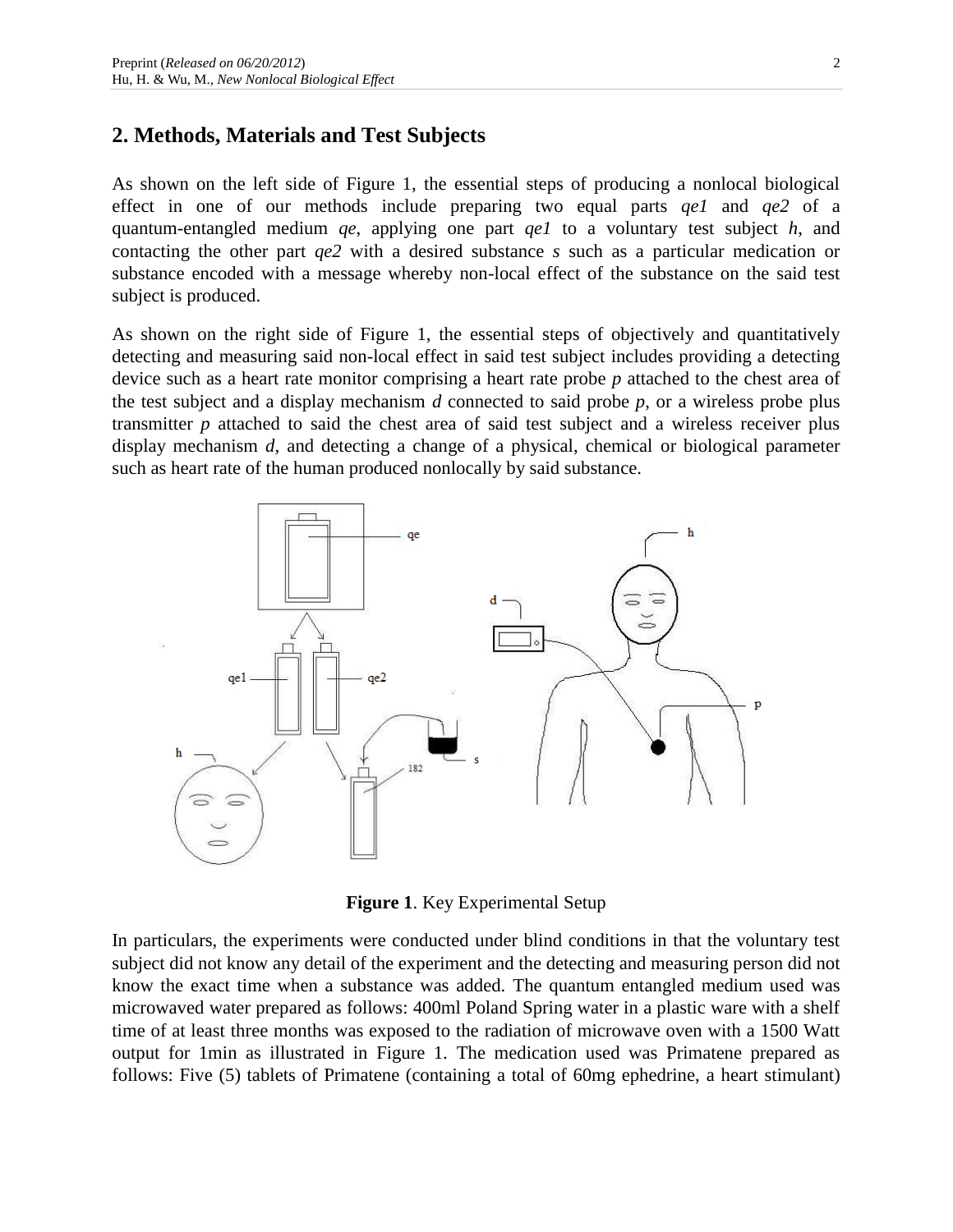were crushed into powder and dissolved into 10ml water. Primatene is an over-the-counter medication for asthma.

The test subject then immediately consumed one-half of the water so exposed as described above. After 30min from the time of consumption, the 10ml solution of Primatene was added into the other half of the microwaved water by a person in a different room about 50 feet away from the test subject and at a time not known by the test subject or the person measuring and recording the heart rate. The time series of heart rate were measured as shown in Figure 1 with a Polar FT4 wireless heart rate monitor and recorded by hand at the interval of every 0.1min (6sec) before, during and after Primatene was added into the other half of the microwaved water.

With respect to the test subjects, Subject A and C are respectively the first author and co-author of this paper and Subject B is the father of the first author. All three test subjects voluntarily consented to the proposed experiments. To ensure safety, all initial experiments were conducted on Subject A by himself. Further, over-the-counter medication Primatene used in the study was properly obtained for research purpose.

### **3. Results**

Figure 2 shows 3D Charts of five (5) data sets from experiments conducted on Subject B as described previously with each set comprising a test and baseline (control) time series of heart rate.

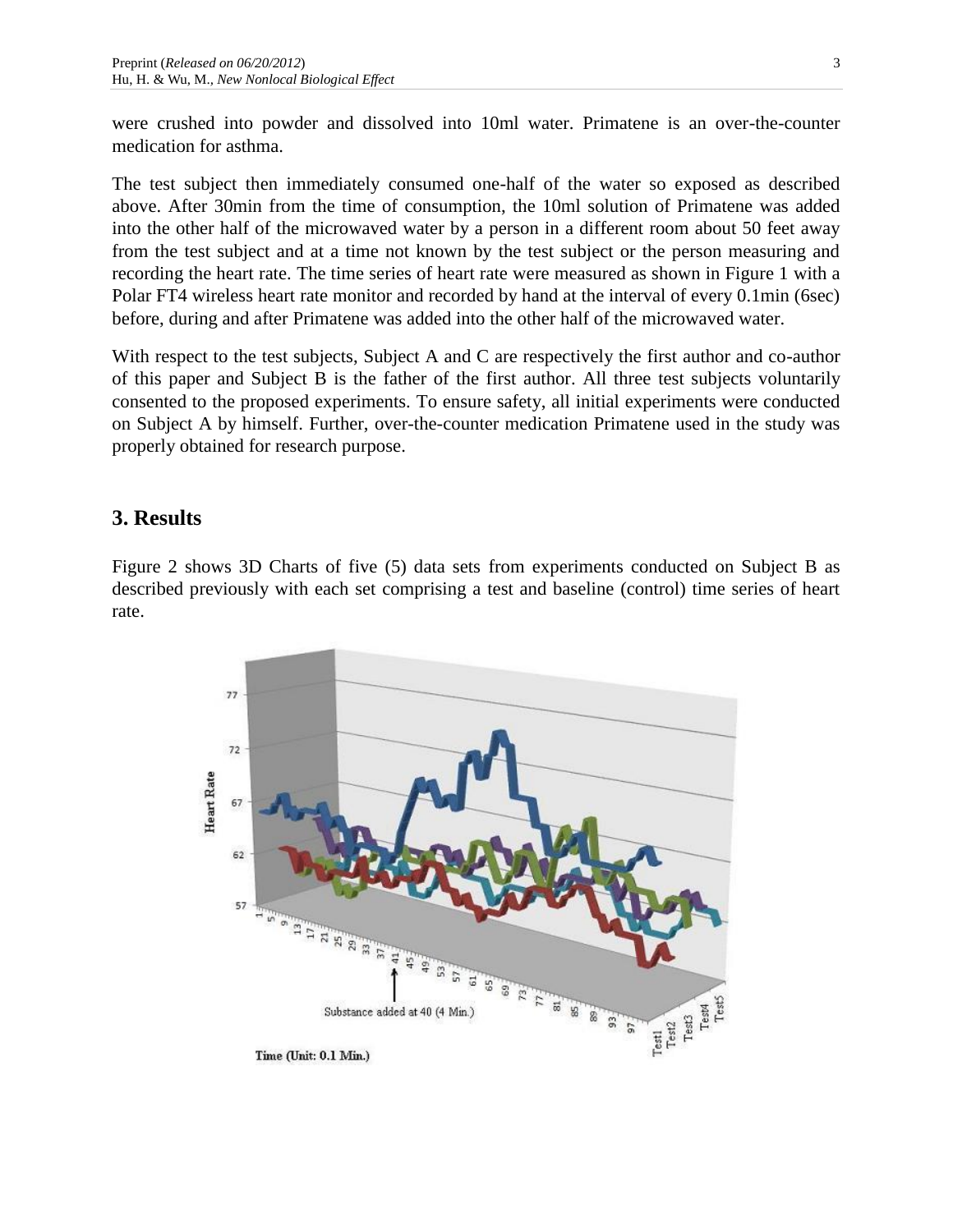

**Figure 2**. 3D Charts of five (5) data sets from experiments conducted on Subject B

The upper 3D chart displays the time series of heart rate with 10ml solution of five (5) tablets of Primatene (containing 60mg ephedrine) being added at the marked time of four (4) minute. The lower 3D chart displays the control data (baseline) obtained before any Primatene was added to the second half of the microwaved water (starting at 15 minute after Subject B consumed the first half of the microwaved water).

Figure 3 shows the charts of test and control averages on data obtained on Subject B and displayed in Figure 1.

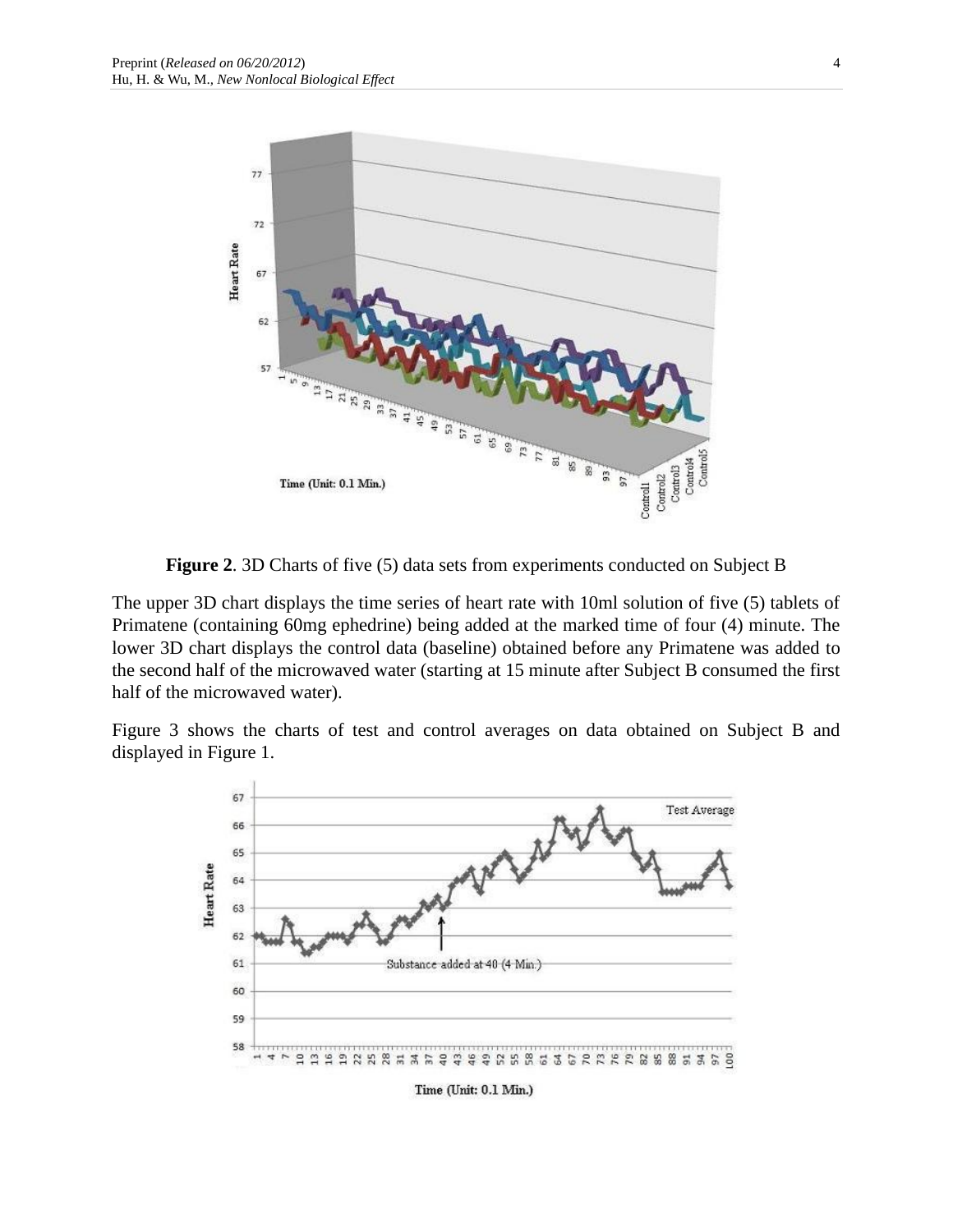

**Figure 3**. Charts of test and control averages of five data sets obtained on Subject B

For further illustration, Figure 4 shows the time series charts of Test1 and Control1 obtained on Subject B.

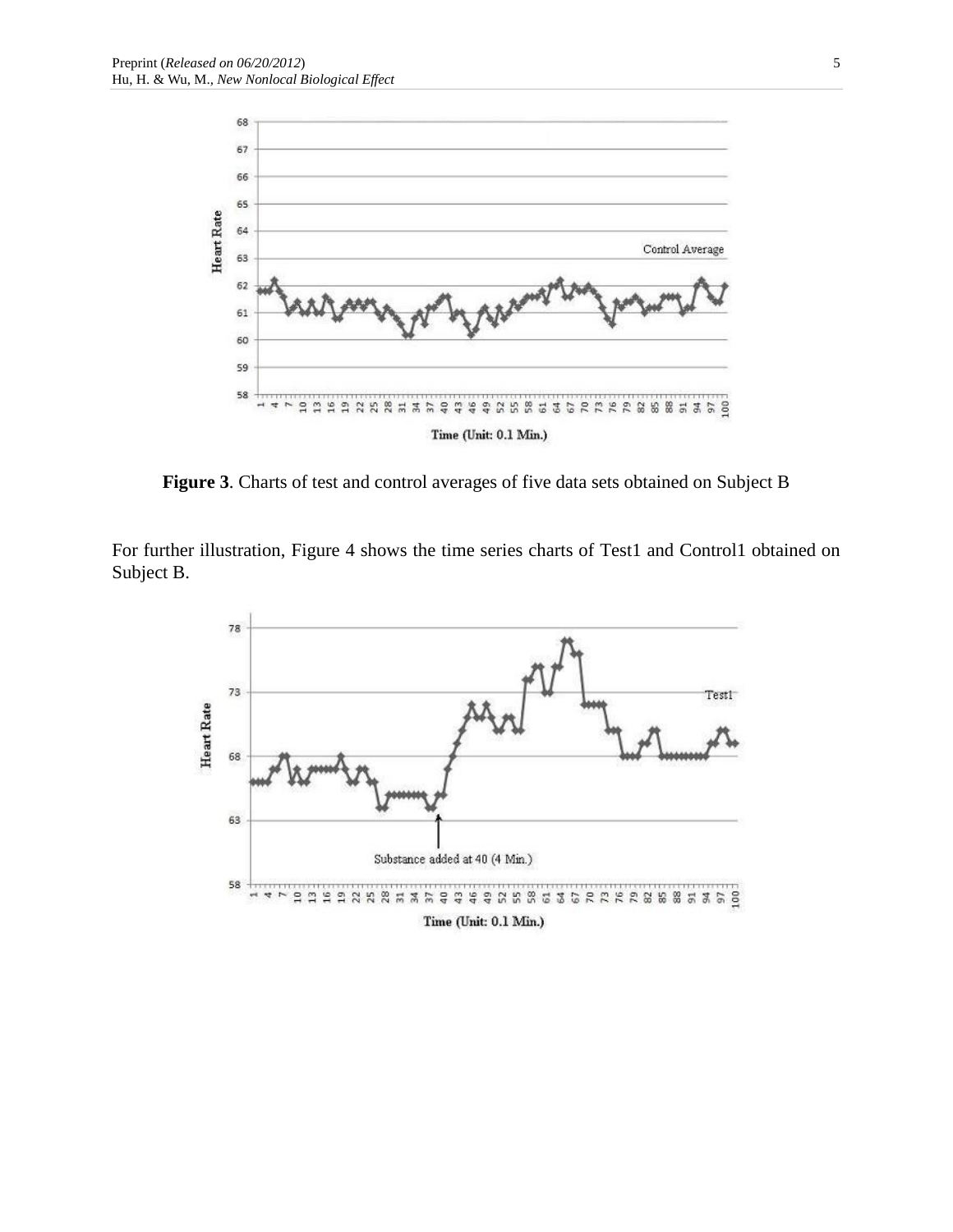

**Figure 4**. Charts of Test1 and Control1 data set obtained on Subject B

As another example, Figure 5 shows the charts of time series of Test2 and Control2 obtained on Subject B.

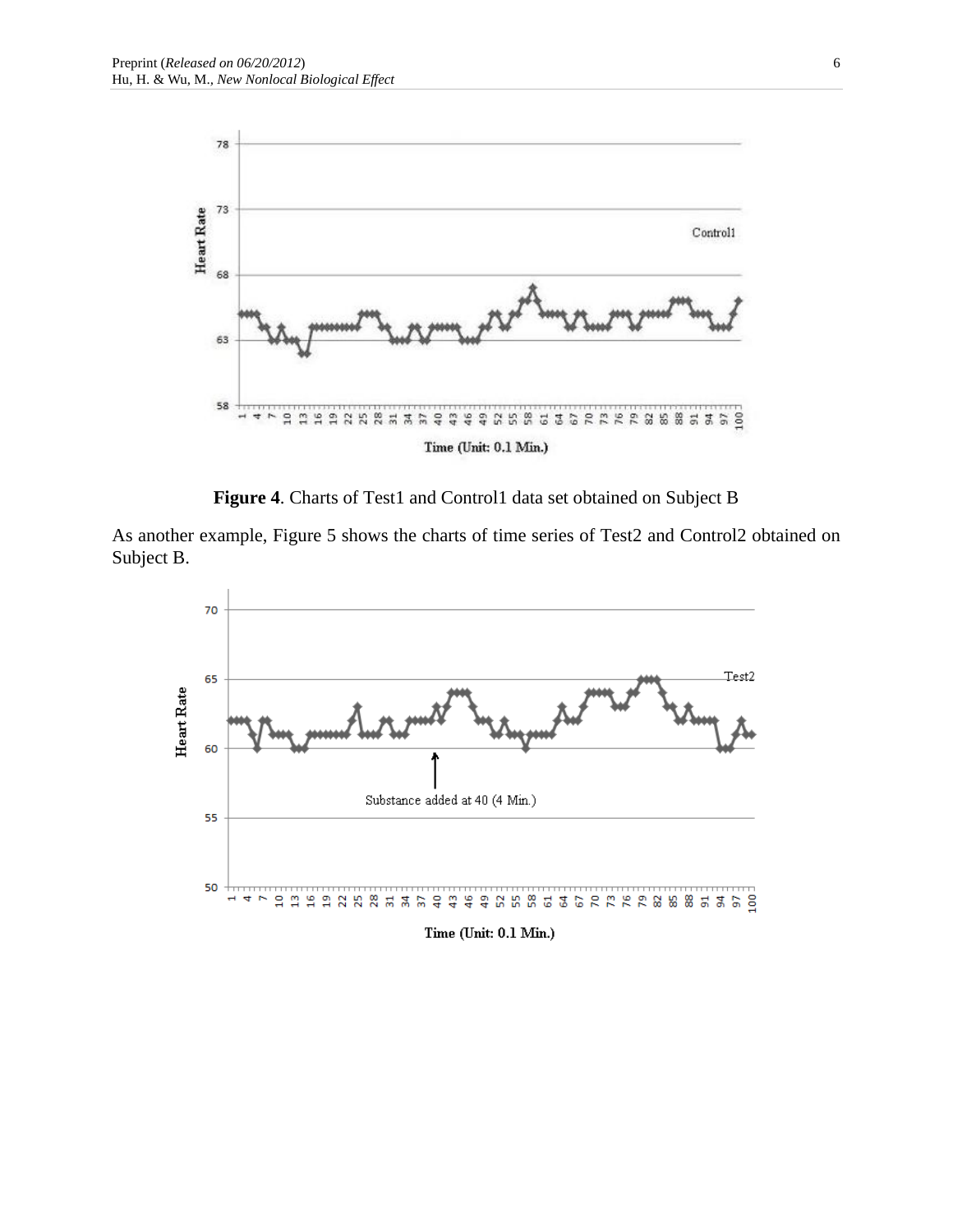

**Figure 5**. Charts of Test2 and Control2 data set obtained on Subject B

It is clear from the above data shown in Figures 2-5 that while the baselines (controls) of the heart rate of Subject B are stable, and fluctuate and drift within the ranges of five (5) points (beats), Primatene solution containing 60mg ephedrine produced detectable non-local effect in Subject B in the form of rapidly increased heart rate for at least four (4) minutes in the range of 1-6 points (beats) or 1.5%-10% above the fluctuating ranges of the baselines.

The increase of heart rate in Subject B non-locally induced by Primatene is statistically significant because: (1) The timing of the increase in heart rate coincide with the time of adding Primatene; (2) Averaging of the time series does not cancel the signal as random noises would as shown in Figure 3; and (3) Assuming normal (Gaussian) distribution, we did student's t-tests comparing data points within 4 minutes (forty data points) immediately after adding Primatene (Sample1)and the data points within 4 minutes (forty data points) immediately before adding Primatene (Sample2) which all show statistically significant differences as listed in Table 1 below:

| Test1                                       | <b>Size</b> | Mean           | Std. Dev. | <b>SE</b> Mean |  |
|---------------------------------------------|-------------|----------------|-----------|----------------|--|
| Sample1                                     | 40          | 71.65          | 2.6559    | 0.42           |  |
| Sample <sub>2</sub>                         | 40          | 66             | 1.1323    | 0.179          |  |
| Observed difference (Sample 1 - Sample 2):  |             | 5.65           |           |                |  |
| <b>Standard Deviation of Difference:</b>    |             | 0.4565         |           |                |  |
| Degree of Freedom:                          |             | 52             |           |                |  |
| 95% Confidence Interval for the Difference: |             | (4.734, 6.566) |           |                |  |
| T-Value:                                    |             |                |           | 12.3768        |  |

**Table 1**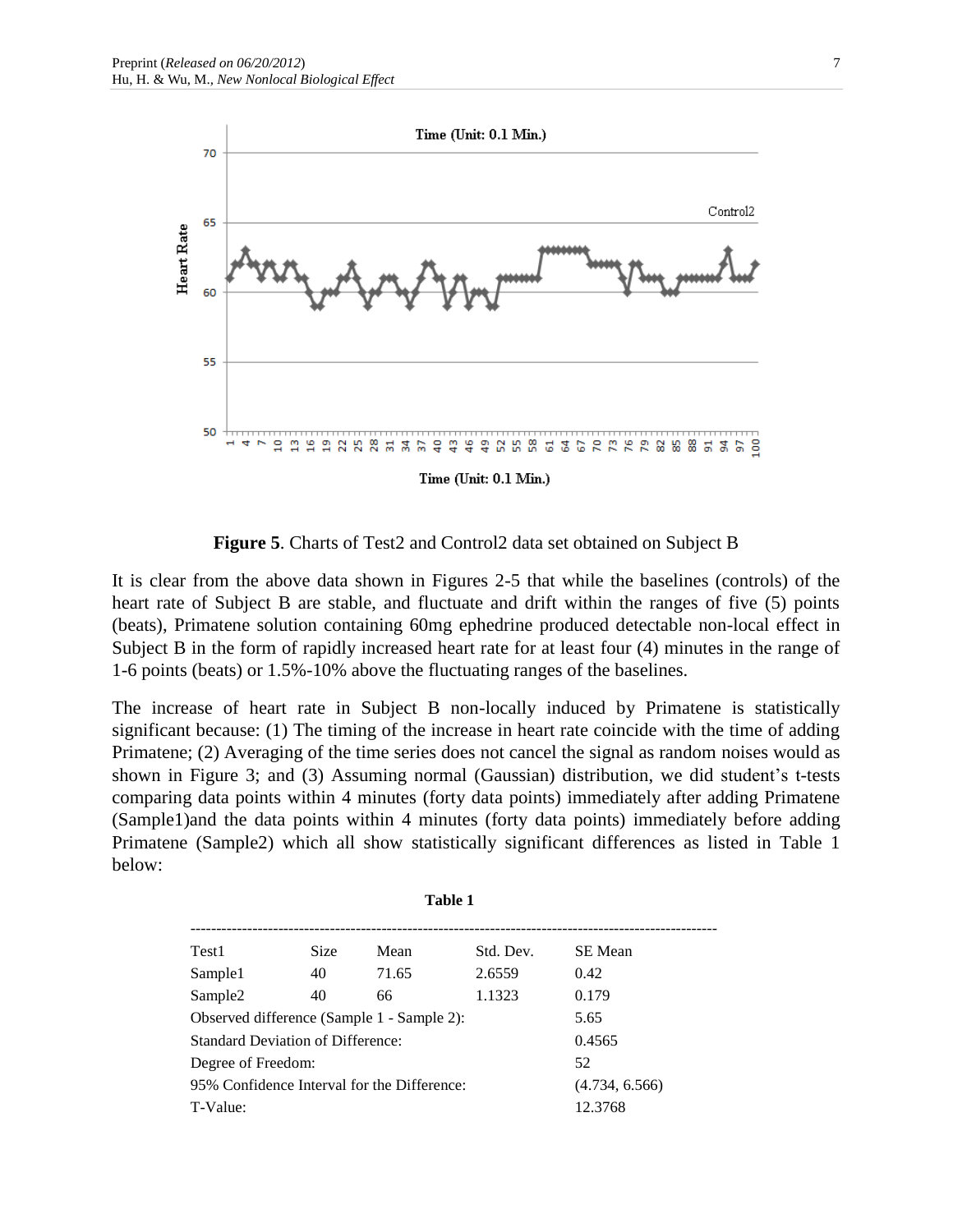| Population $1 \neq$ Population 2:                                |         | $P-Value = <.00001$                                   |           |                                                                                 |
|------------------------------------------------------------------|---------|-------------------------------------------------------|-----------|---------------------------------------------------------------------------------|
| Population $1 >$ Population 2:<br>Population $1 <$ Population 2: |         |                                                       |           | P-Value $=$ > 99999.<br>$P-Value = < .00001$                                    |
|                                                                  |         |                                                       |           |                                                                                 |
| Sample 1                                                         | 40 — 20 | 62.575                                                | 1.3376    | 0.211                                                                           |
| Sample 2                                                         | 40 — 20 | 0.116                                                 |           |                                                                                 |
| Observed difference (Sample 1 - Sample 2):                       |         | 1.225                                                 |           |                                                                                 |
| <b>Standard Deviation of Difference:</b>                         |         | 0.2414                                                |           |                                                                                 |
| Degree of Freedom:                                               |         | 60                                                    |           |                                                                                 |
| 95% Confidence Interval for the Difference:                      |         | (0.7421, 1.7079)<br>5.0746<br>$P-Value = < .00001$    |           |                                                                                 |
| T-Value:                                                         |         |                                                       |           |                                                                                 |
| Population $1 \neq$ Population 2:                                |         |                                                       |           |                                                                                 |
| Population $1$ > Population 2:                                   |         |                                                       |           | $P-Value = >.99999$                                                             |
| Population $1 <$ Population 2:                                   |         |                                                       |           | $P-Value = < .00001$                                                            |
| Test <sub>3</sub>                                                | Size    | Mean                                                  | Std. Dev. | SE Mean                                                                         |
| Sample 1                                                         |         | 40 65.15                                              | 2.0946    | 0.331                                                                           |
| Sample 2                                                         | 40      | 61.175                                                | 2.0492    | 0.324                                                                           |
|                                                                  |         | Observed difference (Sample 1 - Sample 2):            |           | 3.975                                                                           |
| <b>Standard Deviation of Difference:</b>                         |         |                                                       |           | 0.4633                                                                          |
| Degree of Freedom:                                               |         |                                                       |           | 77<br>(3.0524, 4.8976)<br>8.5798<br>$P-Value = < .00001$<br>$P-Value = >.99999$ |
|                                                                  |         | 95% Confidence Interval for the Difference            |           |                                                                                 |
| T-Value:                                                         |         |                                                       |           |                                                                                 |
| Population $1 \neq$ Population 2:                                |         |                                                       |           |                                                                                 |
| Population $1$ > Population 2:                                   |         |                                                       |           |                                                                                 |
| Population $1 <$ Population 2:                                   |         |                                                       |           | $P-Value = < .00001$                                                            |
| Test4                                                            | Size    | Mean                                                  |           | Std. Dev. SE Mean                                                               |
| Sample 1                                                         | 40      | 64                                                    | 0.9608    | 0.152                                                                           |
| Sample 2                                                         | 40      | 62.75                                                 | 0.9541    | 0.151                                                                           |
|                                                                  |         | Observed difference (Sample 1 - Sample 2):            |           | 1.25                                                                            |
| <b>Standard Deviation of Difference:</b>                         |         |                                                       |           | 0.2141                                                                          |
| Degree of Freedom:                                               |         | 77                                                    |           |                                                                                 |
| 95% Confidence Interval for the Difference:                      |         | (0.8237, 1.6763)                                      |           |                                                                                 |
| T-Value:                                                         |         | 5.8384<br>$P-Value = < .00001$<br>$P-Value = >.99999$ |           |                                                                                 |
| Population $1 \neq$ Population 2:                                |         |                                                       |           |                                                                                 |
| Population $1$ > Population 2:                                   |         |                                                       |           |                                                                                 |
| Population $1 <$ Population 2:                                   |         | $P-Value = < .00001$                                  |           |                                                                                 |
| Test <sub>5</sub>                                                | Size    | Mean                                                  | Std. Dev. | SE Mean                                                                         |
| Sample 1                                                         | 40      | 61.525                                                | 1.3006    | 0.206                                                                           |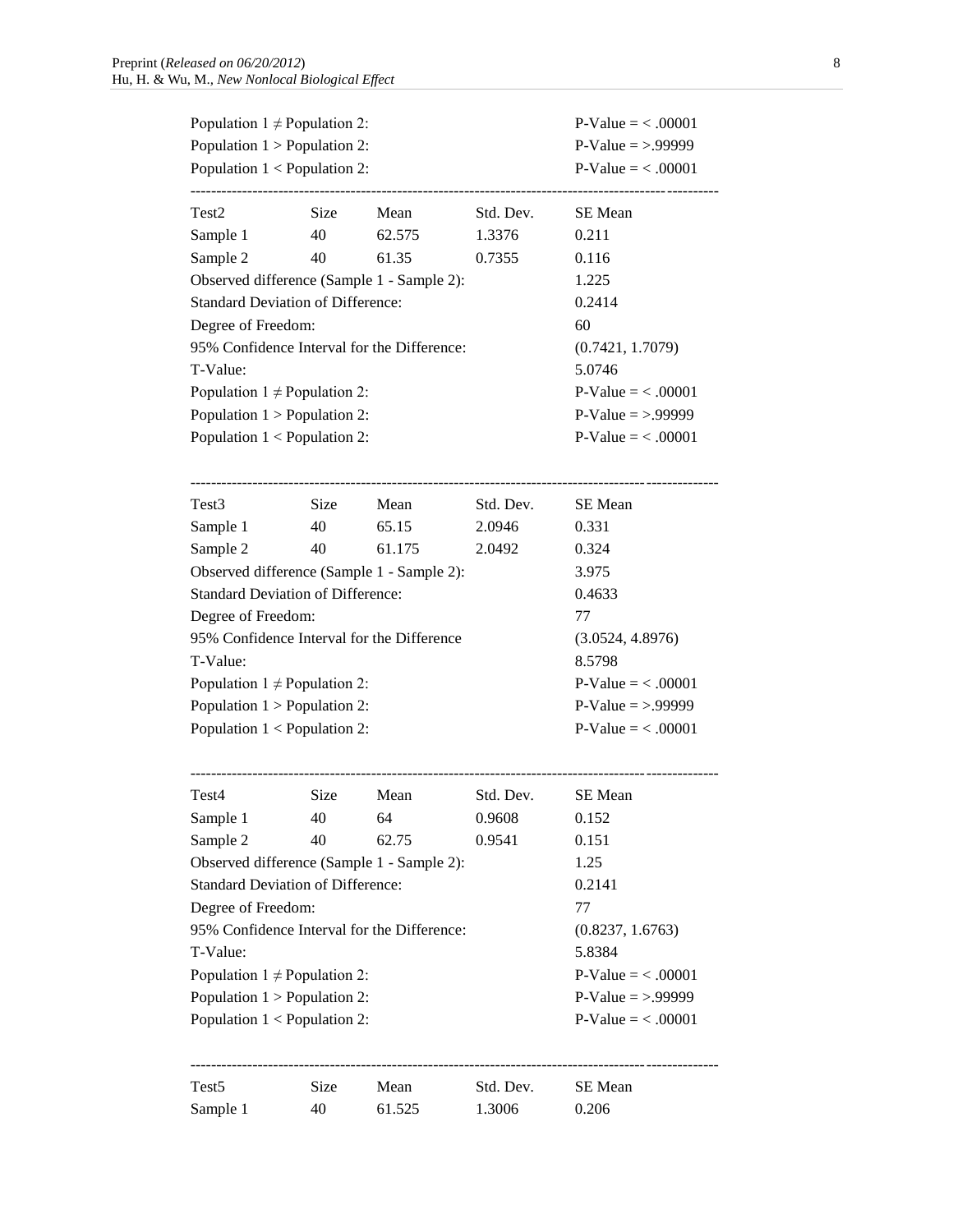| Sample 2                                    | 40 | 59.775           | 1.2297 | 0.194                |
|---------------------------------------------|----|------------------|--------|----------------------|
| Observed difference (Sample 1 - Sample 2):  |    | 1.75             |        |                      |
| <b>Standard Deviation of Difference:</b>    |    | 0.283            |        |                      |
| Degree of Freedom:                          |    |                  |        | 77                   |
| 95% Confidence Interval for the Difference: |    | (1.1865, 2.3135) |        |                      |
| T-Value:                                    |    |                  |        | 6.1837               |
| Population $1 \neq$ Population 2:           |    |                  |        | $P-Value = < .00001$ |
| Population $1 >$ Population 2:              |    |                  |        | P-Value $=$ >.99999  |
| Population $1 <$ Population 2:              |    |                  |        | P-Value $=$ < .00001 |
|                                             |    |                  |        |                      |

Figures 6 and 7 shows two (2) sets of experimental data obtained on Subject C with the same procedure as that used on Subject B, each set comprising a test and a control (baseline), 10ml solution of five (5) tablets of Primatene (containing 60mg ephedrine) being added at the marked time of four (4) minute:



Time (Unit: 0.1 Min.)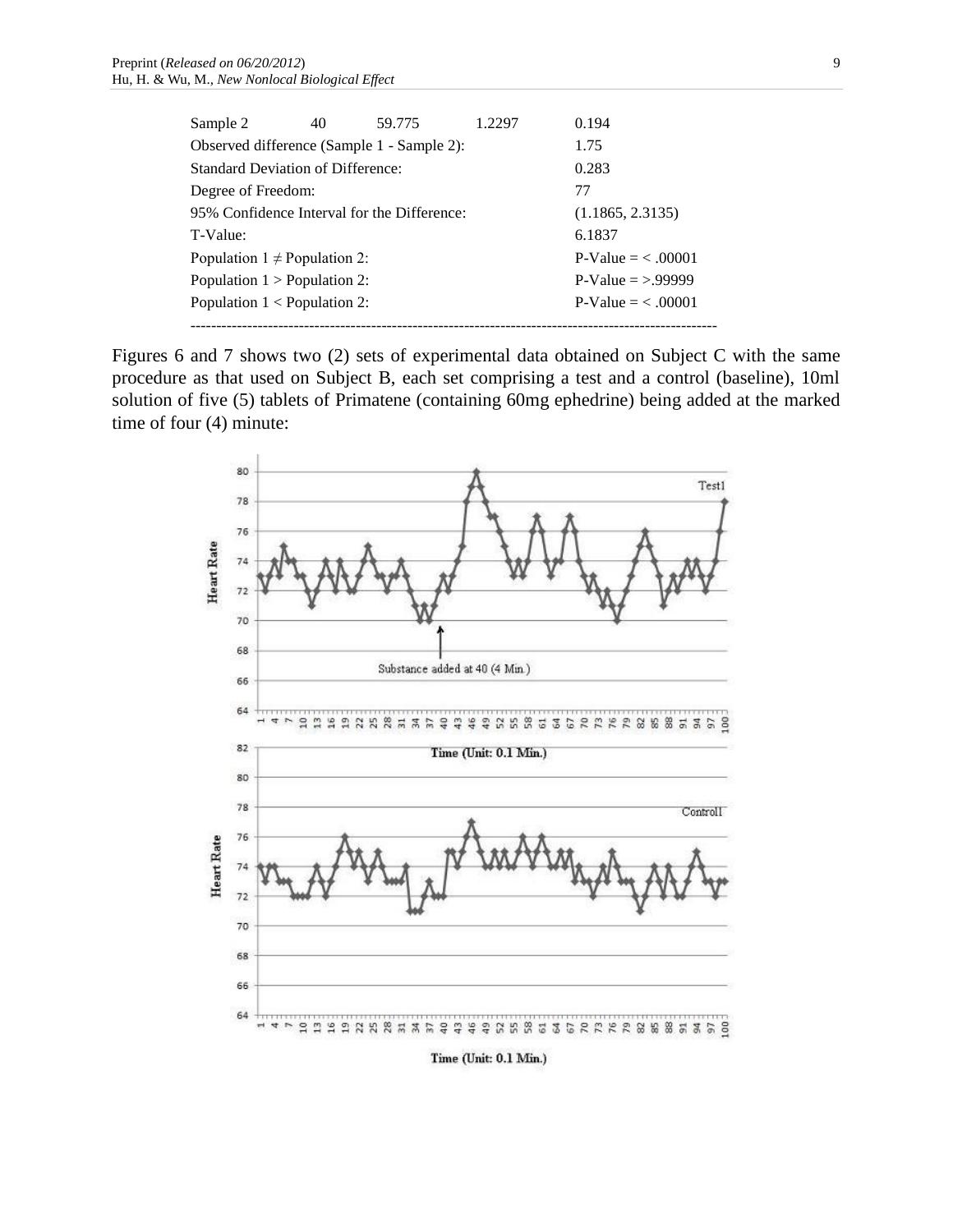

Figure 6. Charts of Test1 and Control1 data set obtained on Subject C

**Figure 7**. Charts of Test2 and Control2 data set obtained on Subject C

It can be seen from the data shown in Figures 6 and 7, while the baselines (controls) of the heart rate of Subject C are stable and fluctuate within the ranges of five (6) points (beats), Primatene solution containing 60mg ephedrine produced detectable non-local effect in Subject C in the form of rapidly increased heart rate for at least two (2) minutes in the range of 1-4 points (beats) or 1.5%-6% above the fluctuating ranges of the baselines.

Assuming normal (Gaussian) distribution, we again did student's t-test on data sets collected on Subject C comparing data points within 4 minutes (forty data points) immediately after adding Primatene (Sample1) and the data points within 4 minutes (forty data points) immediately before adding Primatene (Smaple2) which show statistically significant differences as shown in Table 2 below: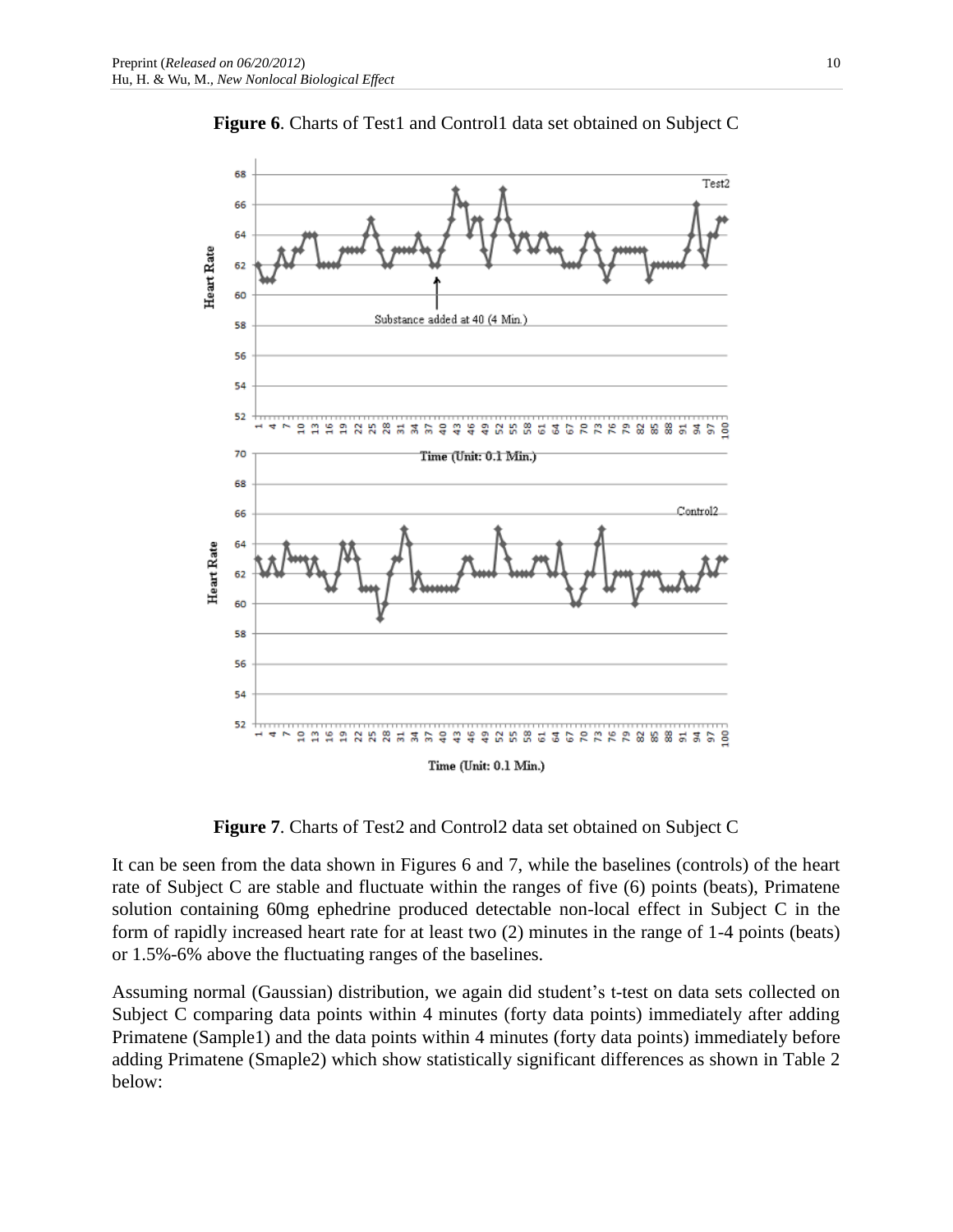| Test1                                       | Size     | Mean             | Std. Dev. | SE Mean            |
|---------------------------------------------|----------|------------------|-----------|--------------------|
| Sample 1                                    | 40 74.45 |                  | 2.4698    | 0.391              |
| Sample 2                                    | 40       | 72.725           | 1.198     | 0.189              |
| Observed difference (Sample 1 - Sample 2):  |          | 1.725            |           |                    |
| <b>Standard Deviation of Difference:</b>    |          | 0.434            |           |                    |
| Degree of Freedom:                          |          | 56               |           |                    |
| 95% Confidence Interval for the Difference: |          | (0.8556, 2.5944) |           |                    |
| T-Value:                                    |          |                  |           | 3.9747             |
| Population $1 \neq$ Population 2:           |          |                  |           | $P-Value = 0.0002$ |
| Population $1 >$ Population 2:              |          |                  |           | $P-Value = 0.9999$ |
| Population $1 <$ Population 2:              |          |                  |           | $P-Value = 0.0001$ |
|                                             |          |                  |           |                    |
|                                             |          |                  |           |                    |
| Test <sub>2</sub>                           | Size     | Mean             | Std. Dev. | SE Mean            |
| Sample 1 40 63.625                          |          |                  | 1.3902    | 0.22               |
| Sample 2                                    | 40 — 10  | 62.725           | 0.9055    | 0.143              |
| Observed difference (Sample 1 - Sample 2):  |          |                  |           | 0.9                |
| <b>Standard Deviation of Difference:</b>    |          |                  |           | 0.2623             |
| Degree of Freedom:                          |          |                  |           | 67                 |
| 95% Confidence Interval for the Difference: |          |                  |           | (0.3764, 1.4236)   |
| T-Value:                                    |          |                  |           | 3.4312             |
| Population $1 \neq$ Population 2:           |          |                  |           | $P-Value = 0.001$  |
| Population $1$ > Population 2:              |          |                  |           | $P-Value = 0.9995$ |
| Population $1 <$ Population 2:              |          |                  |           | $P-Value = 0.0005$ |

#### **Table 2**

Finally, experiments conducted on Subject A with Primatene while exploring the parameters of experimental setup also showed increased heart rate in Subject A.

#### **4. Conclusions & Discussions**

In this new study, we have found that after consumption by a test subject of one part of the quantum entangled water, the subject's heart rate was non-locally increased under blind conditions by adding to the second part of the quantum-entangled water an over-the-counter medication Primatene which contains the heart stimulant ephedrine. The said increase of heart rate is measurable with a heart rate monitor, statistically significant and consistently reproducible.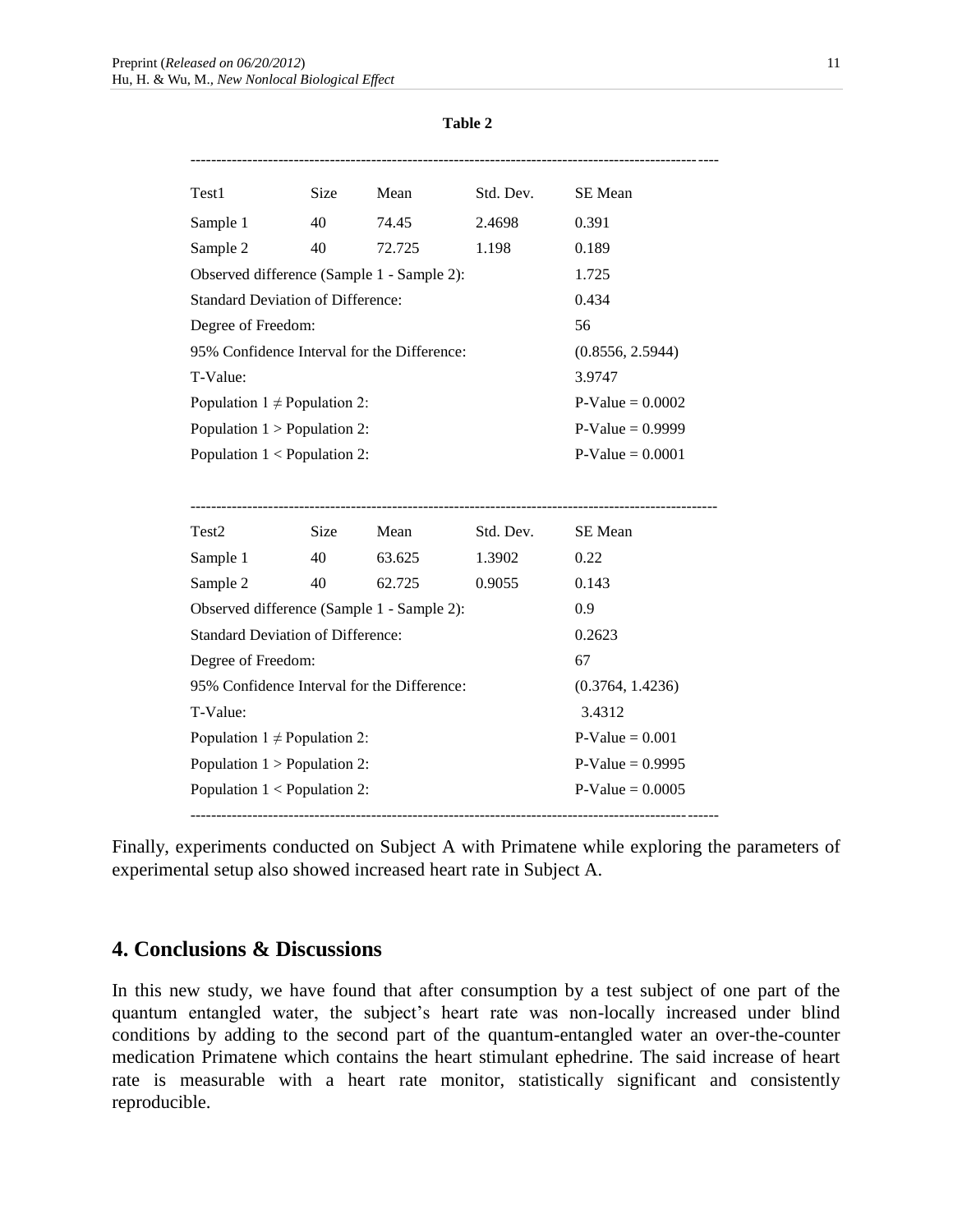The results obtained herein extend our results obtained in [1-4] and can be easily verified by any competent researcher in a proper/professional setting. However, please use caution as improper dosage may cause fast heart beat above normal range, panic attack or maybe worse. Anyone who is allergic or otherwise sensitive to Primatene (ephedrine), or has a heart problem and/or high blood pressure should refrain from participating in any testing even in a proper/professional setting. For safety reason, amateurs should not attempt any testing on their own.

This new study reaffirms our earlier conclusions [1-4]. First, biologically/chemically meaningful information can be transmitted through quantum entanglement mediated processes from one place to another. Second, both classical and quantum information can be transmitted between different locations through quantum entanglement alone. Third, instantaneous signaling is physically real which implies that Einstein's theory of relativity needs new interpretation as we have done in [8-9]. Further, our new findings provide important insights into the essence and implications of the quantum entanglement. Very importantly, our findings also assist the establishment of a unified scientific framework for explaining many paranormal and/or anomalous effects such as telepathy, telekinesis and homeopathy, if they do indeed exist, thus transforming these paranormal and/or anomalous effects into the domains of conventional sciences.

With respect applications, our findings enable various quantum entanglement technologies be developed. Some of these technologies can be used to deliver the therapeutic effects of many drugs to various biological systems such as human bodies without physically administrating the same to the said systems. Further, many substances of nutritional and recreational values can be repeatedly administrated to desired biological systems such as human bodies through the said technologies either on site or from remote locations. Other such technologies can be used for instantaneous communications between remote locations of arbitrary distances in various ways. Potentially, these technologies can also be used to entangle two or more human minds for legitimate and beneficial purposes.

**Acknowledgement:** We wish to thank first author's parents for their assistance in the current study. This paper is dedicated to them and the late parents of the second author.

## **References**

1. Hu, H. & Wu, M. (2006), Photon induced non-local effect of general anesthetics on the brain, Neuro-Quantology 4(1): pp. 17-31.

2. Hu, H. & Wu, M. (2006), Nonlocal effects of chemical substances on the brain produced through quantum entanglement, Progress in Physics, v3: pp. 20-26.

3. Hu, H. & Wu, M. (2006), Evidence of non-local physical, chemical and biological effects supports quantum brain, NeuroQuantology 4(4): pp. 291-306.

4. Hu, H. & Wu, M. (2007), Evidence of nonlocal chemical, thermal and gravitational effects, Progress in Physics, v2: pp. 17-21.